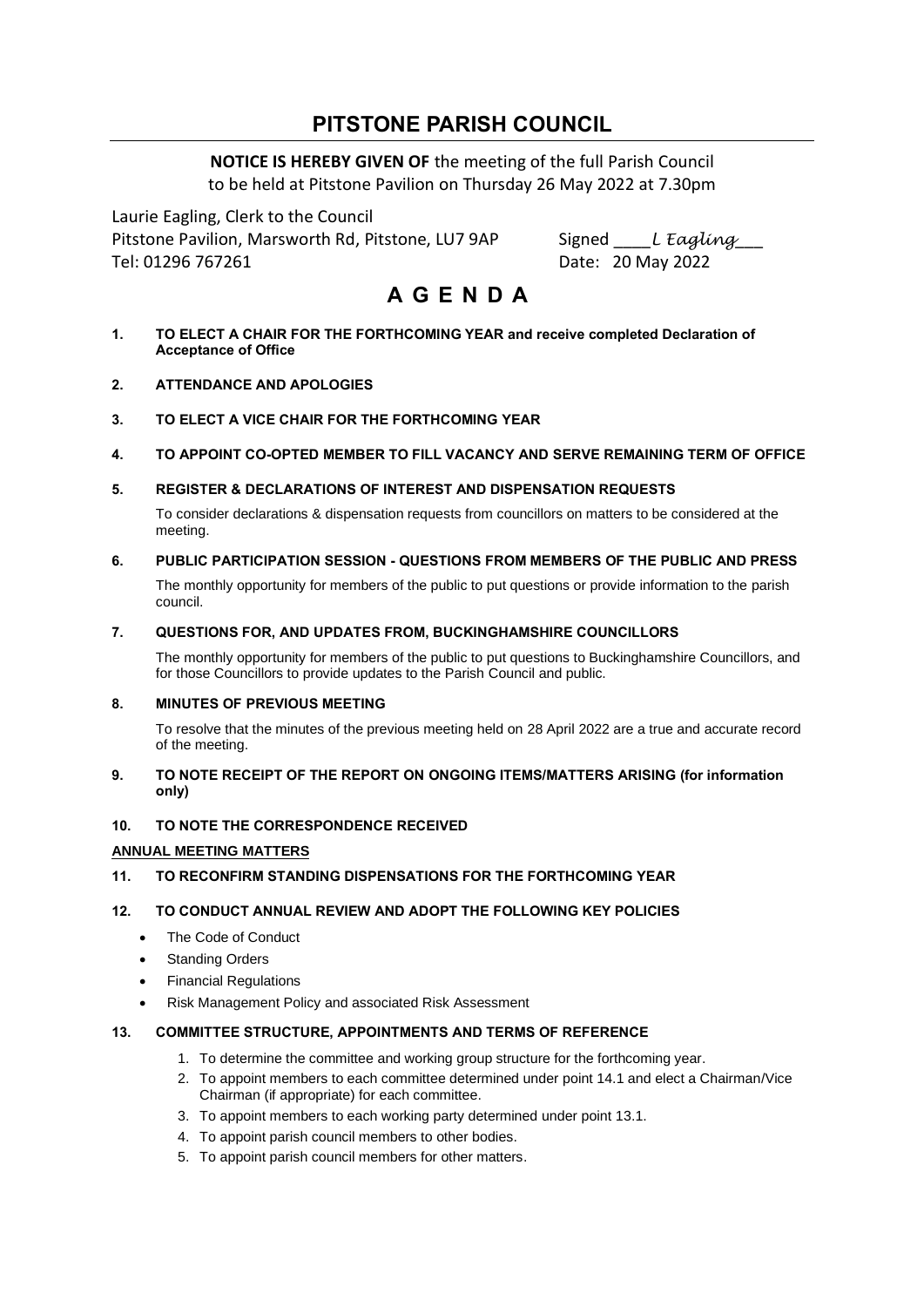6. To review and approve the terms of reference for committees and working parties.

# **14. TO REVIEW AND APPROVE DELEGATION ARRANGEMENTS**

#### **15. TO RE-APPROVE ELECTRONIC DISTRIBUTION OF MATERIALS TO MEMBERS**

#### **COMMITTEE MATTERS**

## **16. PLANNING COMMITTEE MATTERS**

# **1. Minutes**

To note that no committee meeting had been held during the month so no minutes were due.

# **2. Application Consultations**

None notified.

# **3. Decisions notified by Buckinghamshire Council**

- [Single storey rear extension -](https://publicaccess.aylesburyvaledc.gov.uk/online-applications/centralDistribution.do?caseType=Application&keyVal=R7GGTSCLN4Q00) 33 Chequers Lane 22/00598/APP Approved by BC.
- [Single storey front extension -](https://publicaccess.aylesburyvaledc.gov.uk/online-applications/centralDistribution.do?caseType=Application&keyVal=R7I770CLFHW00) 50 Albion Road 22/00618/APP Approved by BC.
- [Single storey front extension to existing industrial unit -](https://publicaccess.aylesburyvaledc.gov.uk/online-applications/centralDistribution.do?caseType=Application&keyVal=R1OZ6VCLIAO00) 1 Beacon Court 21/04209/APP Approved by BC.

#### **4. Applications outstanding with Buckinghamshire Council**

Rear of the Bell (Haldi), Land to The South of Marsworth Road and The West Of Vicarage Way (PDA both commercial areas), Plot C on Westfield Road, Morton House at 9 Beacon Court, Land To The South Of Marsworth Road And The West Of Vicarage Way (restaurant/pub site only), Land Adjacent to Allotment Gardens (nursery site only), 12 Williamson Way, The Cottage on Cheddington Road, 16 Rushendon Furlong and 78 Marsworth Road (affecting Orchard Way).

#### **5. Enforcement**

27 Campbell Lane (20/00443/CONB) – Enforcement notice issued. Must be restored to original conditions by 1/2/22. Now awaiting outcome of appeal, see below.

# **6. Appeals outstanding with Planning Inspectorate**

- 27 Campbell Lane; Enforcement ref: 20/00443/CONB, Appeal ref: 21/00078/ENFNOT; Planning Inspectorate Ref: APP/J0405/C/21/3285648. Appeal to be determined by Planning Inspectorate (PI) relating to the issue of the enforcement notice.
- 21/02999/APP, Construction 21 no. dwellings (8 flats and 13 houses), including associated works, car parking and landscaping, Land To The South Of Marsworth Road And The West Of Vicarage Way (the first application to turn the 2 x PDA commercial areas into residential). Appeal – non determination. No other details received.

#### **7. Other**

To approve attendance on "How to Review your Neighbourhood Plan Policies" training course for Cllr Weber.

# **17. SPORTS AND LEISURE COMMITTEE AND RELATED MATTERS**

- 1. To note receipt of the draft minutes arising from the committee meeting that took place on 5/5/22.
- 7. To note confirmation from P&ICU FC that they will not be fielding a team on the recreation ground for the forthcoming season.
- 8. To note update on graffiti issues.
- 9. To approve installation of replacement air conditioning filters at next 6-monthly visit by Ambivent and consider/approve a short section of loft boarding to enable safe access to unit by contractors.
- 10. To ratify/approve the application of 60/40 top dressing to the skatepark track remedials to aid regrowth & prevent seed loss ahead of the football season.
- 11. To note change to order for pavilion soil mix for summer renovation.
- 12. To consider/approve purchase of additional fence support posts for Vicarage Road section of the Recreation Ground wooden fence.

# **18. STAFFING COMMITTEE AND RELATED MATTERS**

To note that no staffing committee meeting had been held during the month so no minutes/report due. Next meeting convened for 15/6/22.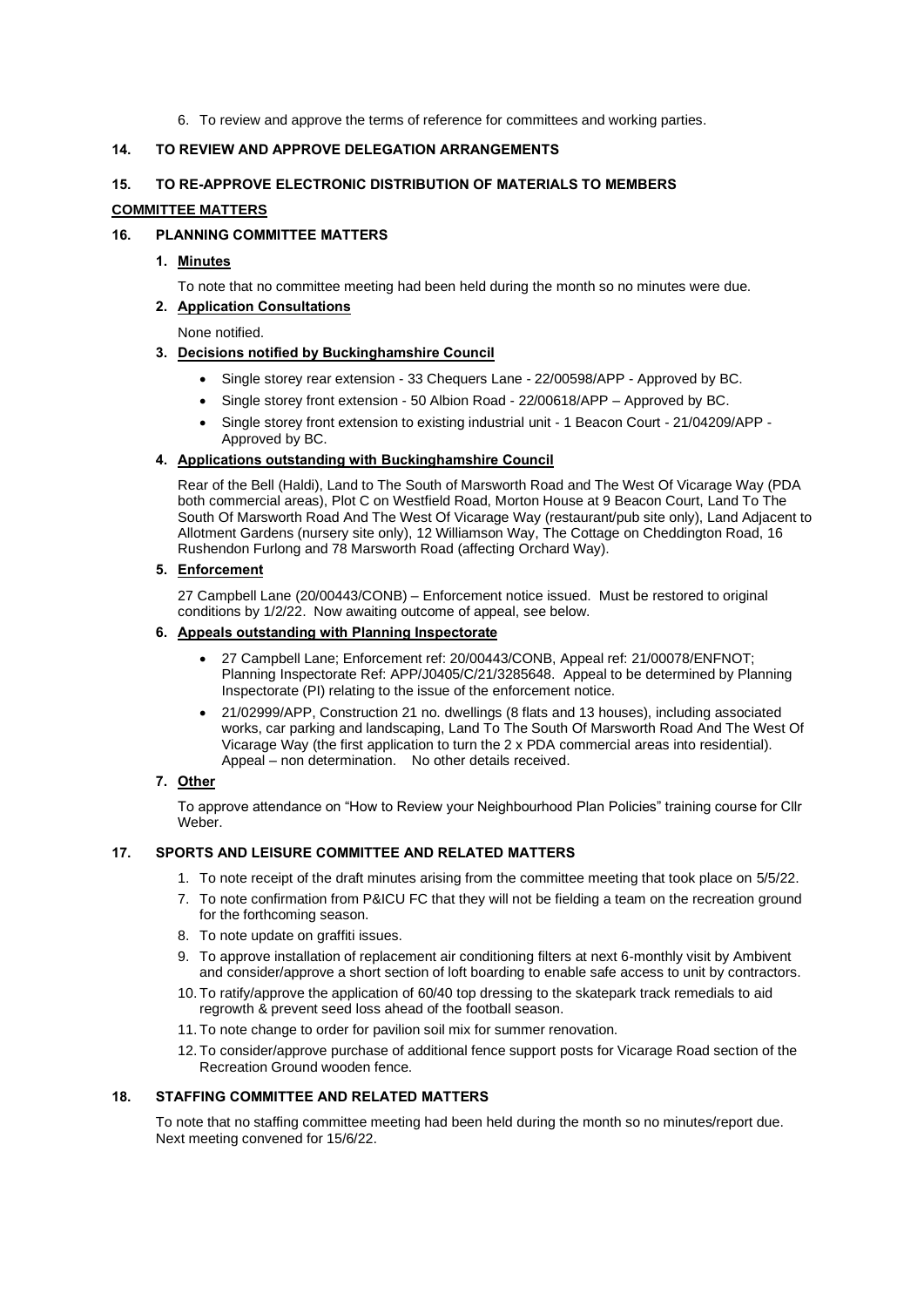## **CHARITY MATTERS**

#### **19. PITSTONE PARISH CHARITY MATTERS**

To note that no meeting had taken place during the month so no report/minutes were due.

#### **20. PITSTONE RECREATION CHARITY MATTERS**

To note that no meeting had taken place during the month so no report/minutes were due.

# **WORKING PARTY MATTERS**

# **21. PITSTONE DEVELOPMENT AREA**

To note the updates relating to NKH remedial works re MUGA / Car Park / Pitstone Memorial Hall Charity.

# **OTHER MATTERS**

#### **22. DEVOLVED SERVICE MATTERS**

To note approval for vinyl banner at roundabout to promote Alice in Wonderland at Pitstone Church.

#### **23. ANNUAL ASSEMBLY 2022**

To consider any issues arising at the Annual Assembly on 19/5/22 that required consideration by the parish council.

## **24. COMMUNITY BROADBAND / FIBRE TO PROPERTY**

To note that the deadline for expressions of interest expired on 30/4/22. Data being submitted to Openreach for consideration.

# **25. CHILDREN'S COMPETITION**

To note that the competition is live. Deadline for submission of entries is Monday 6 June 2022.

#### **26. HIGHWAYS**

#### **1. Pitstone and Ivinghoe Safety Scheme works by Brookmead School**

To note status of project and latest consultation feedback.

# **2. mVAS**

To approve the return to normal rotation for the two mVAS units.

#### **3. Community Speedwatch**

To consider if wish to re-appeal to see if residents wish to volunteer to operate a Community Speedwatch project now that Westfield Road has been adopted.

#### **27. SUBSCRIPTIONS**

To consider/approval renewal of annual membership to Action4Youth.

### **28. NOTICEBOARDS**

- 1. To consider/approve extent of annual noticeboard maintenance/renovation.
- 2. To note & approve repairs required to Windsor Road noticeboard following vandalism.

#### **29. PITSTONE PARISH POST**

To consider/approve the parish council submission for the next edition of PPP.

#### **30. STREET LIGHTING**

To consider/approve the quotation for structural testing of the columns.

## **31. LOCAL EVENTS**

To consider if the parish council wishes to hire a stand at either Party in the Park (16/7/22) or the Ivinghoe Fete (25/6/22) and, if so, for what purpose and who will operate.

#### **32. INSURANCE**

To consider/approve the insurance renewal quotation for 2022-23 (in long term agreement).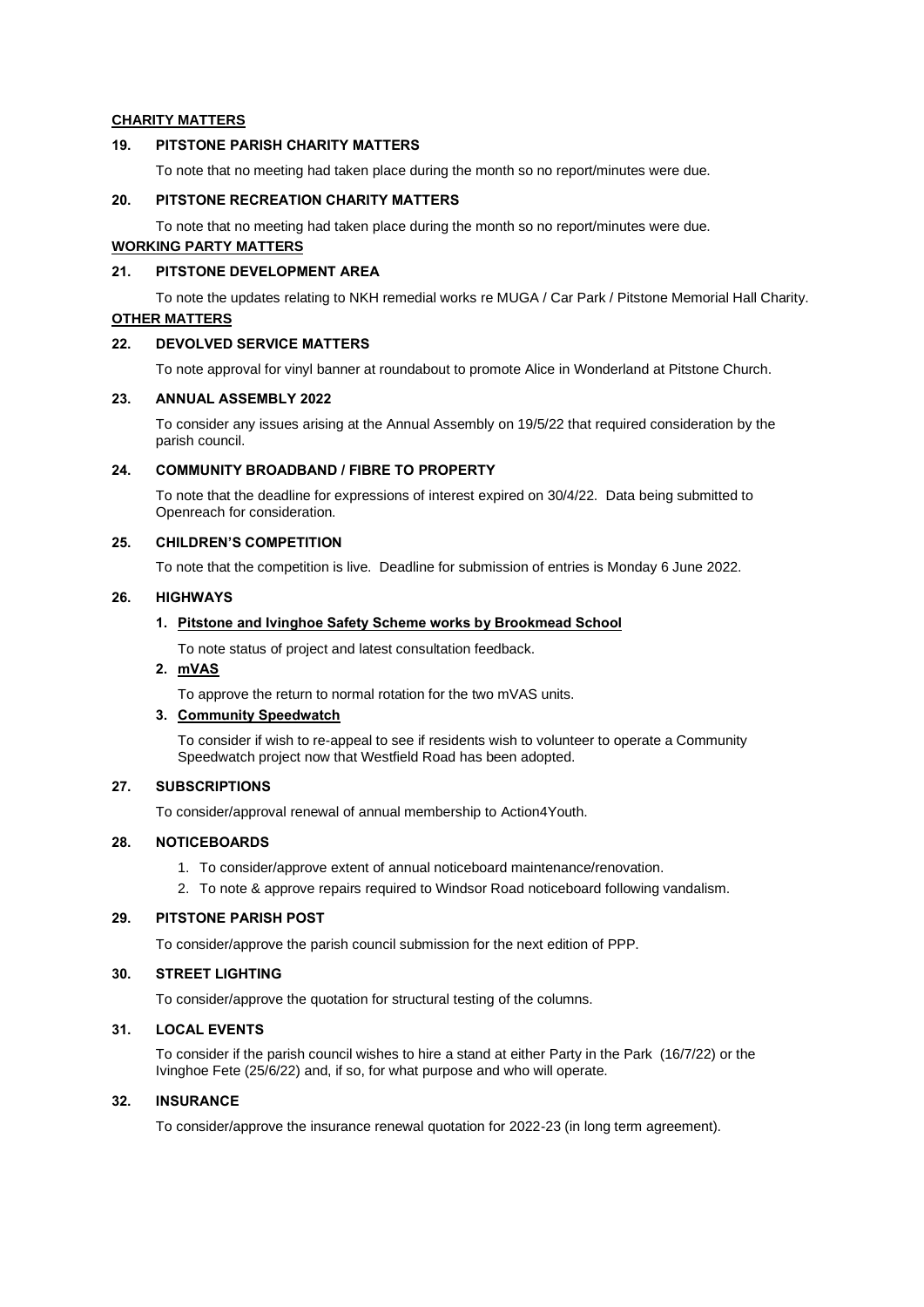#### **33. ISSUES RAISED BY MEMBERS OF THE PUBLIC**

To note that no issues have been raised for the agenda this month and consider any requests to be tabled on the next agenda.

# **FINANCIAL MATTERS**

# **34. ANNUAL REVIEW OF FINANCIAL AFFAIRS**

- 1. To confirm ongoing direct debit and standing order arrangements.
- 2. To confirm payments arising as a result of continuing contract, statutory duty or obligation.
- 3. To confirm ongoing use of bank account and credit card and determine any mandates changes.
- 4. To approve ongoing use of BACS & confirm bacs/cheque signatory requirements.
- 5. To note continuation of ability to use the General Power of Competence.

#### **35. ANNUAL REPORTING AND AUDIT**

- 1. To note conclusion of Internal Audit by IAC, to consider/approve Annual Internal Audit and accompanying report and consider/determine any actions arising.
- 2. To consider/approve closing asset register for 2021/22.
- 3. To undertake/approve the May 2022 Review of Effectiveness of Internal Control and grant approval for the Chair to sign on behalf of the council.
- 4. To consider/approve the Annual Governance Statement 2021/22 (Section 1 of AGAR) and grant approval for the Chair and Clerk to sign on behalf of the council.
- 5. To consider/approve the Accounting Statement 2021/22 (Section 2 of AGAR, signed by the RFO) and grant approval for the Chair to sign on behalf of the council.
- 6. To consider/approve the Bank Reconciliation for the Year Ending 31/3/22 and grant approval for the Chair to sign on behalf of the council.
- 7. To consider/approve the Explanation of Variances for the Year Ending 31/3/22 and grant approval for the Chair to initial on behalf of the council.
- 8. To consider/approve the Reconciliation between boxes 7 and 8 arising as a result of Income & Expenditure accounting and grant approval for the Chair to initial on behalf of the council.
- 9. To approve additional requested papers for all those subject to intermediary audit relating to submission of charitable trust reports to the Charity Commission.
- 10. To consider/approve the period of public rights and publication of unaudited accounts.
- 11. To consider/approve the annual report and accounts for publication to residents in next PPP.

#### **36. GENERAL FINANCIAL MATTERS**

- 1. To note that a meeting being arranged with Pitstone Memorial Hall Charity, and their grant application will appear on the June agenda.
- 2. To approve monthly staff overtime payments.
- 3. To note details of monthly VAT return.
- 4. To approve paymen**t**s in accordance with the budget and consider the receipts/reconciliation/ debtor/creditor/budget monitor and detailed monthly summary reports.
- 5. To note receipt of updated asset register for 2022/23.
- 6. To conduct all necessary internal controls and determine any issues arising.
- 6. To consider/approve year-end review of funds to be held in NatWest reserve account plus the transfer of associated funds.

#### **REPORTS AND NEXT MEETING**

#### **37. REPORTS**

- 1. To receive feedback from BC Pride of Bucks Awards 9/5/22 Cllrs Saintey & Nicholls.
- 2. To note that a number of allotment tenancies have changed hands. Tenancy paperwork issued. Waiting list remains in operation.
- 3. To note criminal damage to Windsor Road noticeboard and Thames Valley Police investigation.
- 4. To note that fallen tree across right of way reported to landowner to clear.
- 5. To note receipt of donated litter picking equipment from Buckinghamshire Council.
- 6. To note other reports.